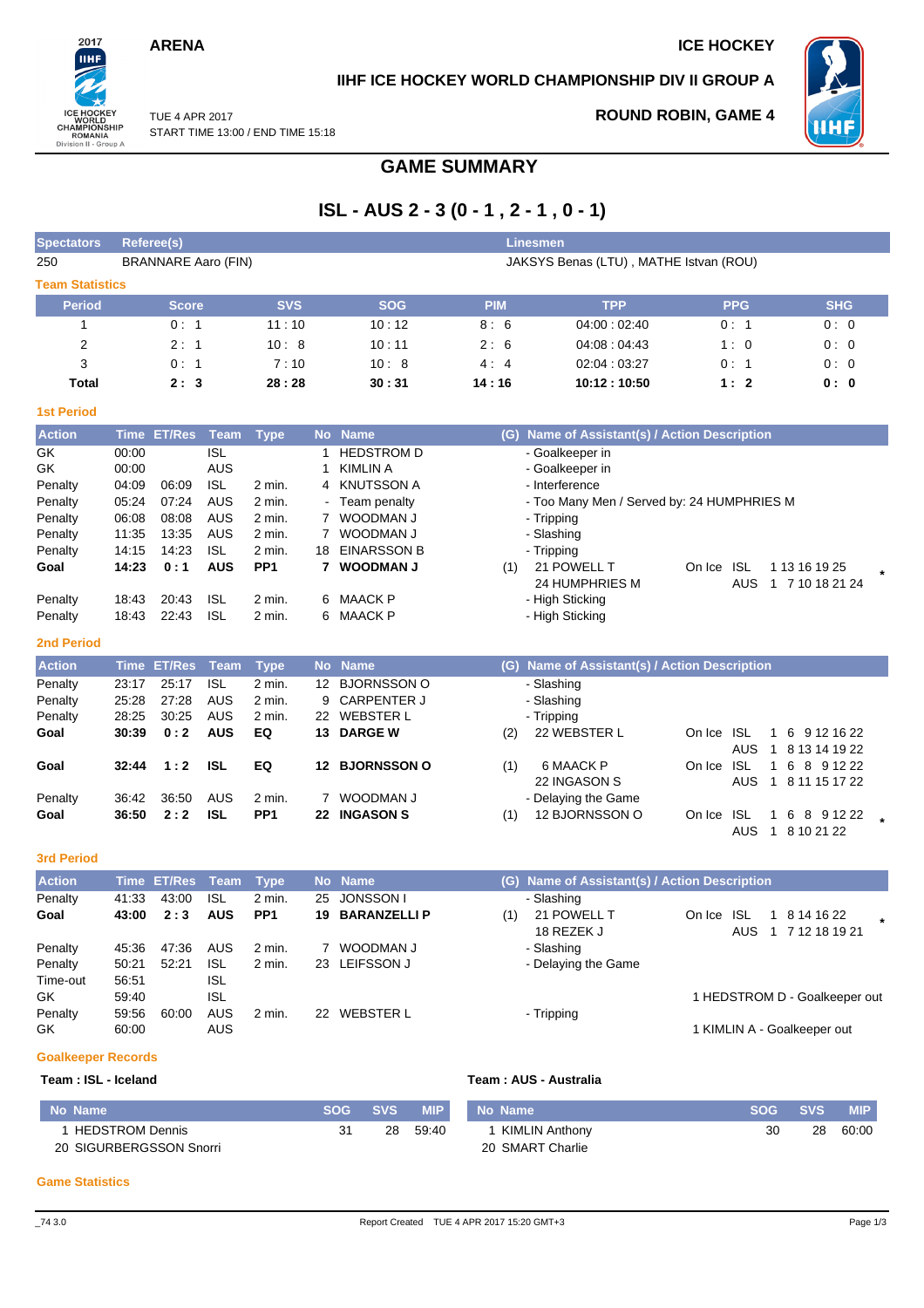## **ARENA** ICE HOCKEY



# **IIHF ICE HOCKEY WORLD CHAMPIONSHIP DIV II GROUP A**



TUE 4 APR 2017 START TIME 13:00 / END TIME 15:18

## **ROUND ROBIN, GAME 4**

|                     | <b>Head Coach: BLARAND Magnus</b> |   |   |                |                |       |              |          |       |    | <b>Shots on Goal</b> |          |                        |             |
|---------------------|-----------------------------------|---|---|----------------|----------------|-------|--------------|----------|-------|----|----------------------|----------|------------------------|-------------|
| <b>No Pos</b>       | <b>Name</b>                       | G | А | P              | <b>PIM</b>     | $FO+$ | FO-          | $FO+/-$  | FO%   |    | $\overline{2}$       | 3        | <b>TS</b><br><b>OT</b> | $+/-$       |
| 6 F                 | <b>MAACK Petur</b>                | 0 |   | 1              | 4              | 0     | 0            | 0        | 0.00  |    | 0                    |          | 2                      | 0           |
| 8 D                 | <b>PALSSON Robert</b>             | 0 | 0 | 0              | $\Omega$       | 0     | <sup>0</sup> | 0        | 0.00  |    |                      |          | 3                      | $+1$        |
| F<br>9              | <b>HEDSTROM Robin</b>             | 0 | 0 | $\Omega$       | 0              | 0     | 0            | 0        | 0.00  | 2  |                      | 2        | 5                      | 0           |
| 12 F                | <b>BJORNSSON Olafur</b>           |   |   | 2              | 2              | 15    | 13           | 2        | 53.57 |    |                      | 0        | 2                      | 0           |
| 22 D                | INGASON Steindor (BP)             |   |   | $\overline{2}$ | $\Omega$       | 0     | $\Omega$     | $\Omega$ | 0.00  | 0  |                      |          | $\overline{2}$         | $\mathbf 0$ |
| 16 F                | ANDRESSON Ulfar +A                | 0 | 0 | 0              | 0              | 0     | 3            | -3       | 0.00  |    | 0                    | 0        |                        | -1          |
| 17 F                | SIGURDSSON Robert +A              | 0 | 0 | $\mathbf 0$    | $\mathbf 0$    |       | 5            | $-4$     | 16.67 |    |                      |          | 3                      | 0           |
| F<br>19             | <b>MIKAELSSON Andri</b>           | 0 | 0 | $\Omega$       | $\mathbf 0$    | 0     | 0            | 0        | 0.00  | 2  |                      |          | 4                      | $\mathbf 0$ |
| 23 F                | LEIFSSON Johann                   | 0 | 0 | $\Omega$       | $\overline{c}$ | 4     | 6            | $-2$     | 40.00 |    | $\Omega$             | 2        | 3                      | $\mathbf 0$ |
| 25 D                | JONSSON Ingvar +C                 | 0 | 0 | $\Omega$       | $\overline{2}$ | 0     | $\Omega$     | $\Omega$ | 0.00  | 0  | $\mathbf 0$          | 0        | 0                      | $\mathbf 0$ |
| F<br>3              | <b>INDUSS Edmunds</b>             | 0 | 0 | 0              | 0              | 4     | 6            | $-2$     | 40.00 | 0  |                      |          | 2                      | 0           |
| F<br>11             | <b>OLAFSSON Elvar</b>             | 0 | 0 | 0              | 0              | 0     |              | -1       | 0.00  | 0  |                      | 0        |                        | 0           |
| 13 F                | <b>KRISTINSSON Kristjan</b>       | 0 | 0 | $\Omega$       | 0              | 1     |              | 0        | 50.00 | 0  | $\Omega$             | 0        | 0                      | $\mathbf 0$ |
| 18<br>D             | <b>EINARSSON Bergur</b>           | 0 | 0 | 0              | $\overline{c}$ | 0     | 0            | 0        | 0.00  | 0  | $\mathbf 0$          | 0        | 0                      | 0           |
| 24 D                | <b>THORSTEINSSON Sigurdur</b>     | 0 | 0 | $\Omega$       | $\Omega$       | 0     | $\Omega$     | $\Omega$ | 0.00  | 0  | $\Omega$             | 0        | 0                      | $\mathbf 0$ |
| 4 F                 | <b>KNUTSSON Aron</b>              | 0 | 0 | 0              | 2              | 0     |              | -1       | 0.00  | 0  | 0                    | 0        | 0                      | 0           |
| 5 D                 | ARNASON Jon                       | 0 | 0 | $\Omega$       | $\Omega$       | 0     | 0            | 0        | 0.00  | 0  | $\Omega$             | 0        | 0                      | $\mathbf 0$ |
| F<br>$\overline{7}$ | <b>MAGNUSSON Jonas</b>            | 0 | 0 | 0              | 0              | 0     | 2            | $-2$     | 0.00  | 0  |                      | 0        |                        | 0           |
| 10 F                | <b>JOHANNSSON Hjalti</b>          | 0 | 0 | $\Omega$       | $\Omega$       | 0     | 0            | $\Omega$ | 0.00  | 0  |                      | 0        |                        | $\mathbf 0$ |
| 14 F                | <b>GUDNASON Einar</b>             | 0 | 0 | $\Omega$       | $\Omega$       | 4     | 4            | $\Omega$ | 50.00 | 0  | $\Omega$             | $\Omega$ | 0                      | $\mathbf 0$ |
| GK                  | <b>HEDSTROM Dennis</b>            | 0 | 0 | 0              | 0              |       |              |          |       | U  | 0                    | 0        | 0                      |             |
| GK<br>20            | SIGURBERGSSON Snorri              | 0 | 0 | 0              | 0              |       |              |          |       |    | $\Omega$             | 0        | 0                      |             |
| Total               |                                   | 2 | 3 | 5              | 14             | 29    | 42           | $-13$    | 40.85 | 10 | 10                   | 10       | 30                     |             |

| Team : AUS (green) |                        |              |                |          |            |                |                |              |        |                |                      |                |                        |             |
|--------------------|------------------------|--------------|----------------|----------|------------|----------------|----------------|--------------|--------|----------------|----------------------|----------------|------------------------|-------------|
|                    | Head Coach: VIGON brad |              |                |          |            |                |                |              |        |                | <b>Shots on Goal</b> |                |                        |             |
| <b>No Pos</b>      | <b>Name</b>            | G.           | A              | P        | <b>PIM</b> | $FO+$          | FO-            | $FO+/-$      | FO%    |                | $\overline{2}$       | 3 <sup>1</sup> | <b>OT</b><br><b>TS</b> | $+/-$       |
| 8 D                | MALLOY Robert +A       | 0            | $\Omega$       | $\Omega$ | $\Omega$   | 0              |                | $-1$         | 0.00   | 2              | $\Omega$             |                | 3                      | $\mathbf 0$ |
| 12 F               | <b>TAYLOR Beau</b>     | 0            | 0              | 0        | 0          |                |                | 0            | 50.00  | 1              |                      | 0              | 2                      | $\mathbf 0$ |
| 14 F               | <b>TODD Cameron</b>    | 0            | $\Omega$       | 0        | $\Omega$   | 11             | 8              | 3            | 57.89  | 0              |                      |                | $\overline{2}$         | $+1$        |
| 18 F               | <b>REZEK Josef</b>     | 0            |                |          | 0          | 0              |                | -1           | 0.00   | 3              | 2                    | 0              | 5                      | $\mathbf 0$ |
| 22 D               | WEBSTER Lliam +C       | 0            |                |          | 4          | $\mathbf 0$    |                | -1           | 0.00   | $\overline{2}$ | 3                    | 1              | 6                      | $\mathbf 0$ |
| 7 D                | WOODMAN Jamie          |              | $\Omega$       |          | 8          | 0              |                | $-1$         | 0.00   | 1              | $\Omega$             | 0              |                        | 0           |
| 10 F               | <b>CLIFF William</b>   | 0            | $\Omega$       | 0        | 0          | 0              | $\Omega$       | $\Omega$     | 0.00   | 1              | 0                    | 0              |                        | 0           |
| D<br>19            | <b>BARANZELLI Paul</b> |              | $\Omega$       |          | 0          | 0              | $\Omega$       | $\Omega$     | 0.00   |                | $\Omega$             |                | 2                      | $+1$        |
| F<br>21            | POWELL Thomas +A       | 0            | $\overline{2}$ | 2        | $\Omega$   | 4              | 3              | 1            | 57.14  | 0              | 1                    |                | 2                      | $\mathbf 0$ |
| 24 F               | <b>HUMPHRIES Mitch</b> | $\mathbf{0}$ |                |          | $\Omega$   | 8              | $\overline{2}$ | 6            | 80.00  | 0              | $\Omega$             |                |                        | $\mathbf 0$ |
| 3 D                | <b>LINDSAY Mathew</b>  | 0            | $\Omega$       | 0        | 0          | 6              | 0              | 6            | 100.00 | 1              | 0                    | 0              |                        | 0           |
| 6 F                | <b>MIETTINEN Kai</b>   | 0            | $\Omega$       | $\Omega$ | 0          | 0              | $\Omega$       | $\Omega$     | 0.00   | 0              | $\Omega$             | $\Omega$       | 0                      | 0           |
| 9<br>D             | <b>CARPENTER Jack</b>  | 0            | 0              | 0        | 2          | 0              | 0              | $\Omega$     | 0.00   | 0              | 0                    | 0              | 0                      | $\mathbf 0$ |
| F<br>11            | <b>FUNES Brian</b>     | 0            | $\Omega$       | 0        | $\Omega$   | 0              | 0              | $\Omega$     | 0.00   | 0              | 0                    | 0              | 0                      | $-1$        |
| 15 F               | <b>WEBSTER Kieren</b>  | 0            | $\Omega$       | 0        | $\Omega$   | $\overline{2}$ | 2              | $\Omega$     | 50.00  | 0              | $\Omega$             | 0              | 0                      | $-1$        |
| 2 F                | <b>WONG Chris</b>      | 0            | 0              | 0        | 0          | 2              |                | $\mathbf{1}$ | 66.67  | 0              | 0                    | 0              | 0                      | 0           |
| 13 F               | <b>DARGE Wehebe</b>    |              | $\Omega$       |          | $\Omega$   | 8              | 8              | 0            | 50.00  | 0              | 2                    | $\overline{2}$ | 4                      | $+1$        |
| 16 F               | <b>TESARIK Richard</b> | 0            | $\Omega$       | 0        | 0          | 0              | $\Omega$       | 0            | 0.00   | 0              | $\Omega$             | 0              | 0                      | $\mathbf 0$ |
| 17 F               | <b>NADIN Patrick</b>   | 0            | 0              | 0        | 0          | $\mathbf 0$    | 0              | $\Omega$     | 0.00   | 0              | 1                    | 0              |                        | $-1$        |
| GK<br>1.           | KIMLIN Anthony (BP)    | 0            | $\Omega$       | $\Omega$ | $\Omega$   |                |                |              |        | 0              | $\Omega$             | $\Omega$       | $\Omega$               |             |
| 20 GK              | <b>SMART Charlie</b>   | 0            | $\Omega$       | 0        | 0          |                |                |              |        | 0              | $\Omega$             | 0              | 0                      |             |
| <b>Total</b>       |                        | 3            | 5              | 8        | 14         | 42             | 29             | 13           | 59.15  | 12             | 11                   | 8              | 31                     |             |